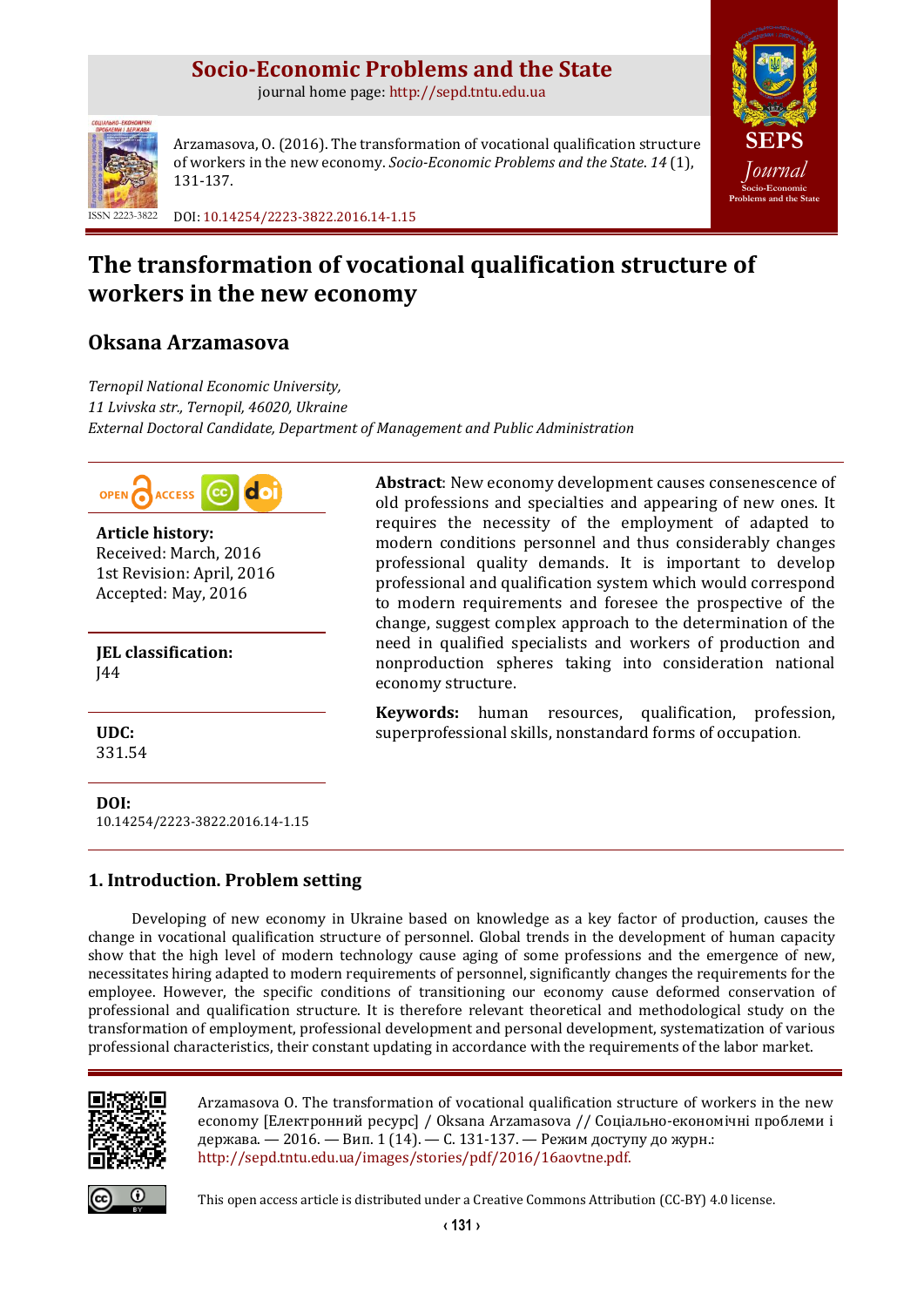Analysis of recent research and articles. Persistent search of methodological approaches to determine the content of and types of professional work and orientation of the individual in terms of evolution of Western society was begun by scholars such as P. Drucker, H. Toffler F. Mahlup, Bell, T. Schultz, B. Himpelson, B. Twiss. An important contribution to the study of the problems of new forms of employment has been made by native scholars O. Amosha, Y. Bazhal, S. Bandur, I. Bondar, V. Vasylchenko, V. Geyets, I. Hnybidenko, O. Grishnova, E. Libanova, L. Lisogor, A. Pryhozhyn, A. Tsymbal and others.

## **2. Highlight of unsolved aspects of the problem**

Having analyzed their work, we can conclude that in Ukraine vocational qualification system which would correspond to modern requirements and prospective change is not developed, there is no comprehensive approach to identifying the needs of industrial and non-skilled sectors specialists and workers considering the structure of the national economy, which in turn leads to the fact that trained professionals remain unclaimed.

## **3. Formulation of purposes of the article**

The aim of the study is to elucidate the factors that influenced the emergence of new professions, characteristics of new forms of employment, defining professional requirements for a new type of worker, and study the role of the state in regulation of such forms of employment in Ukraine.

## **4. The main material research**

At different stages of social development scientists were interested in methods and approaches to people management, the system of human interaction and profession (table 1).

| Table 1. Connection of stages of economic development with the forms of employment and professional |                                                                                                                                                                                                                                                                                                                                                                                                                                                                                                                                                                                                                                                                                                                                                             |
|-----------------------------------------------------------------------------------------------------|-------------------------------------------------------------------------------------------------------------------------------------------------------------------------------------------------------------------------------------------------------------------------------------------------------------------------------------------------------------------------------------------------------------------------------------------------------------------------------------------------------------------------------------------------------------------------------------------------------------------------------------------------------------------------------------------------------------------------------------------------------------|
| orientation                                                                                         |                                                                                                                                                                                                                                                                                                                                                                                                                                                                                                                                                                                                                                                                                                                                                             |
| <b>Forms</b> of                                                                                     | Forms of employment and vocational guidance                                                                                                                                                                                                                                                                                                                                                                                                                                                                                                                                                                                                                                                                                                                 |
| modern economy                                                                                      |                                                                                                                                                                                                                                                                                                                                                                                                                                                                                                                                                                                                                                                                                                                                                             |
| Industrial economy                                                                                  | The system of vocational guidance, established in the industrial period<br>performed the main task - ensuring the current capital-intensive mass<br>production of a large number of relatively unqualified workers. The<br>production process needed an employee who would serve as an<br>appendage of the machine, the use of scientific knowledge in the<br>production process was completely separated from the knowledge and<br>skills of individual employees. Moreover, the appearance of machines in<br>production processes not only helped to raise the qualification of a large<br>part of employees, but also to the mass replacement of manual labor<br>workers, low skilled workers to carry out only a small number of<br>standard operation. |
| Informational economy                                                                               | Characteristic features of the information economy is that the decisive<br>productive resource here is the information in one form or another, and<br>in the structure of employment is dominated by knowledge workers as<br>information resources are direct product of intellectual activity. New<br>high-tech industries gradually offer the use of creative intellectual work,<br>in which workers carry out a function control of the machines and<br>manage them.                                                                                                                                                                                                                                                                                     |
| New economy                                                                                         | The new economy is a situation in which the growing importance of such<br>factors as human capital, serves as a model of economic growth and<br>intangible factor and the value of material factors is not reduced.<br>However, technological advances caused material active participation of<br>human capital, including the creative potential of scientists and engineers.<br>Technical achievements of mankind, increasingly complex and demands<br>on the person engaged in manufacturing, form this instrumental value of<br>education. Actual is "constant education" or "lifelong education", which<br>allows you to quickly respond and adapt to changing conditions in<br>employment.                                                            |

*Note. Compiled by author on the basis of sources* [1-5]*.*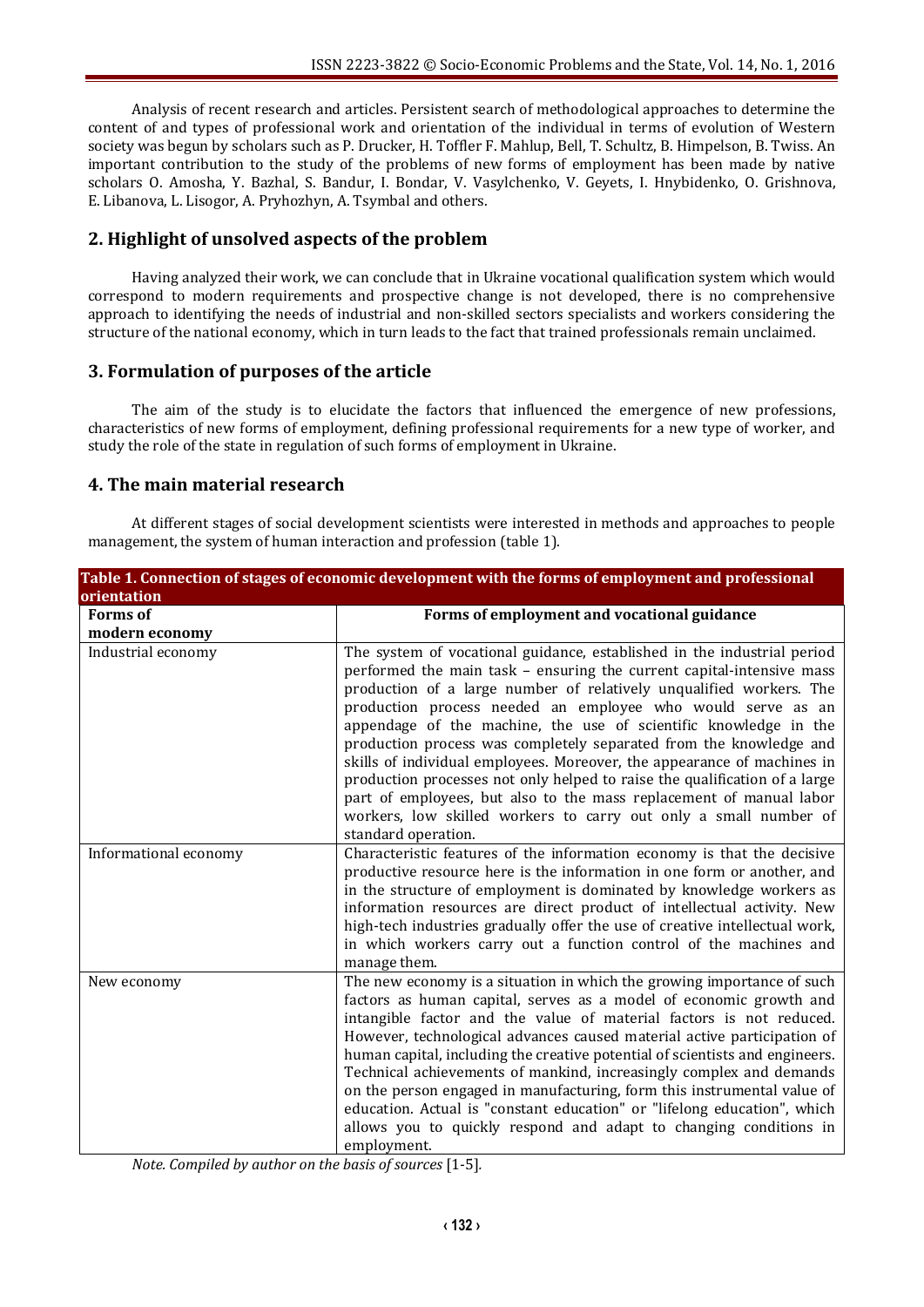As a result, today the human is regarded as the main production resource. And the inevitable consequence of technological progress is disappearing or a fundamental change of dozens of professions. So today it is essential to understand which industries and occupations will actively develop new technologies, management systems. Products they will emerge will require workers and employers in the near future. The rate of change is growing, along with its growing complexity and professional problems. Thus, the formation of a new economy causes transformation of the employee model. It is characteristic that the fastest changes cover staffing components of this model (knowledge, skills, experience and skills in a particular field of human activity). That quality is determined primarily professional potential skills, characterized by new universal skills, which must have workers in various industries. They make it possible to increase the professional skills and easily move among sectors, while remaining popular. Thus, the main features of the training are versatility, high level of general and technical culture, dynamism (Fig. 1).

#### **QUALIFICATION**



**Figure 1. Characteristic features of qualification in new economy conditions** *Note. Compiled by author*

The scientists of Moscow School of Management in Skolkovo systematized universal super professional skills and abilities, which a modern specialist should have in order to increase the effectiveness of professional work in their field and be in demand in the new economy:

- System thinking;
- Intersectoral communication skills;
- The ability to manage projects and processes;
- Programming IT solutions;
- Ability to work with the needs of the consumer;
- Multilingual and multicultural;
- Ability to work with teams, groups and individuals;
- Work in the low uncertainty and rapid change in terms of objectives;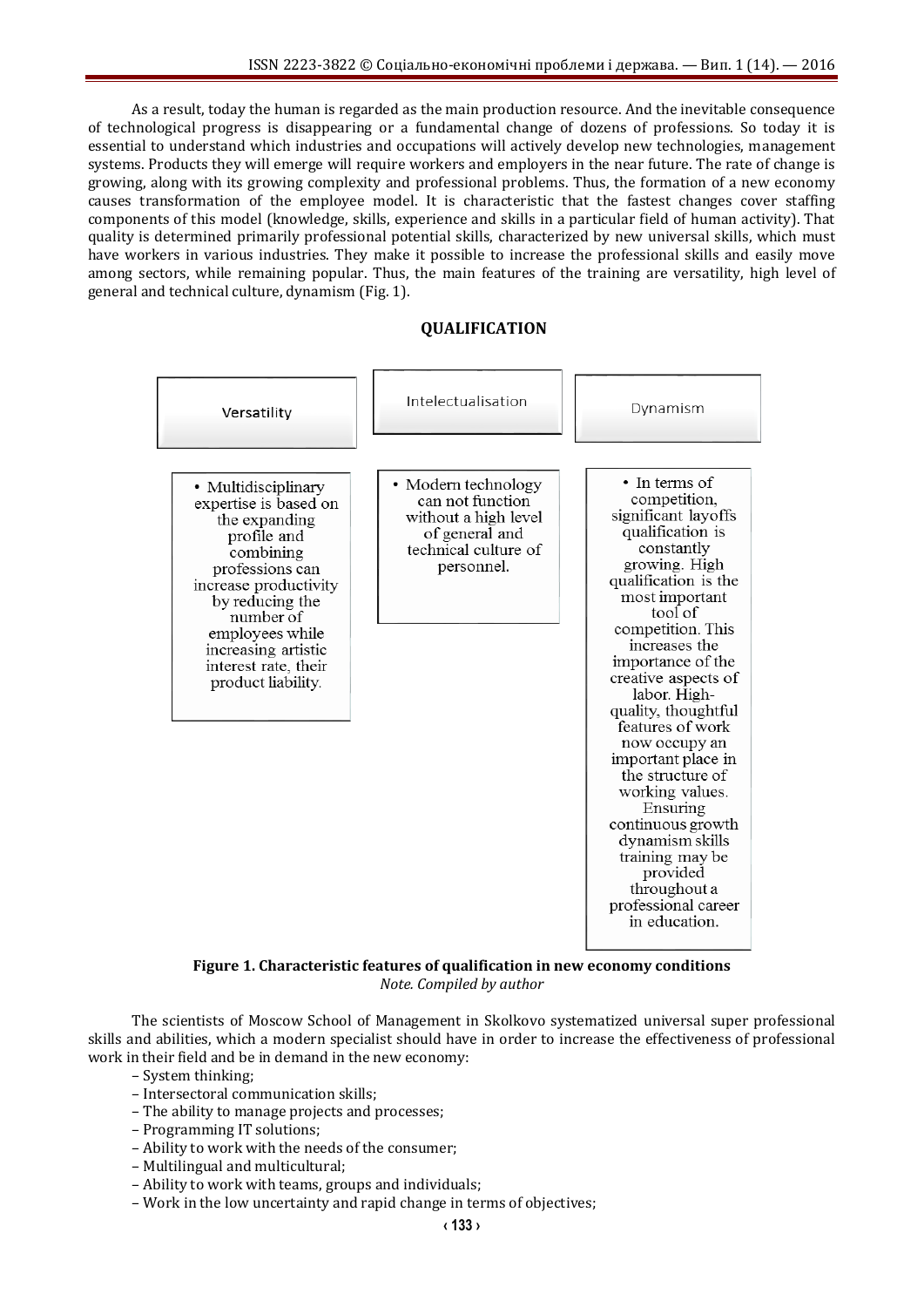– The ability to art, the presence of a developed aesthetic taste;

– Resource production [6].

We support researchers' belief that the above competencies will be needed in the future to anyone, regardless of occupation. After all, today there are many professions whose names are only present but operation principle has changed, there are new jobs in high technology industries, and some are aging and fading. According to recent studies, every year almost 10% of all jobs disappear and are replaced by others (often in new forms) that require new qualification. Factors that define this process are shown in Figure 2.

In terms of competition, significant layoffs qualification is constantly growing. High qualification is the most important tool of competition. This increases the importance of the creative aspects of labor. High-quality, thoughtful features work now occupies an important place in the structure of working values. Ensuring continuous growth dynamism skills training may be provided throughout vocational career in the system of education system.

According to recent studies of Western scholars [8], each young worker with average education level for their working life will change at least 11 job places.



**Figure 2. Factors that determine appearing new professions** [6]

In the above material indisputable is the fact that in the new economy dominant is intellectual work, most popular are professions of scientists, technology, the main sector of the economy shifted from producing goods and industries in the service sector – transport, communications, trade, the fastest growing high-tech manufacturing. However, traditional industries are losing their place and role. And what happens to low-skilled occupations? A study of the American economist David Autor argues that the new economy is the average displacement of professions and qualifications, for the opportunity to replace their automated processes, while employment growth of high- and low-skilled workers. Calculating the same data for the national economy shows the same trend in 2006-2012. Since 2014 increasing employment among highly skilled workers (3.4% compared with the previous period) and reduced employment by 5.2% among low-skilled workers. The same trends are seen in 2015. Also during this period, employment increases on average by 1.5% (Figure 3). That is, in the last two years there are processes of employment, that are not characteristic for the new economy.

forecast of the Ministry of Economic Development and Trade of Ukraine in need of manpower in terms of economic activity and occupational groups for the years 2015-2018, most will need in elementary occupations in agriculture trade and services. The objective is the growth in demand for vendors and demonstrators. Also there will be a demand for trades, in particular, workers in the construction, transport industry, mining. There will remain the need for drivers and workers with mobile technology and service workers who provide personal and protective services [9].

According to the forecast, the further development of the economy will require highly skilled engineering staff, professionals in the field of physical, mathematical and engineering sciences. Also actively developing field of information and telecommunications will increase the need for expertise in IT-sector. In addition, domestic enterprises adaptation to EU standards will need more workers in metallurgical and engineering professions.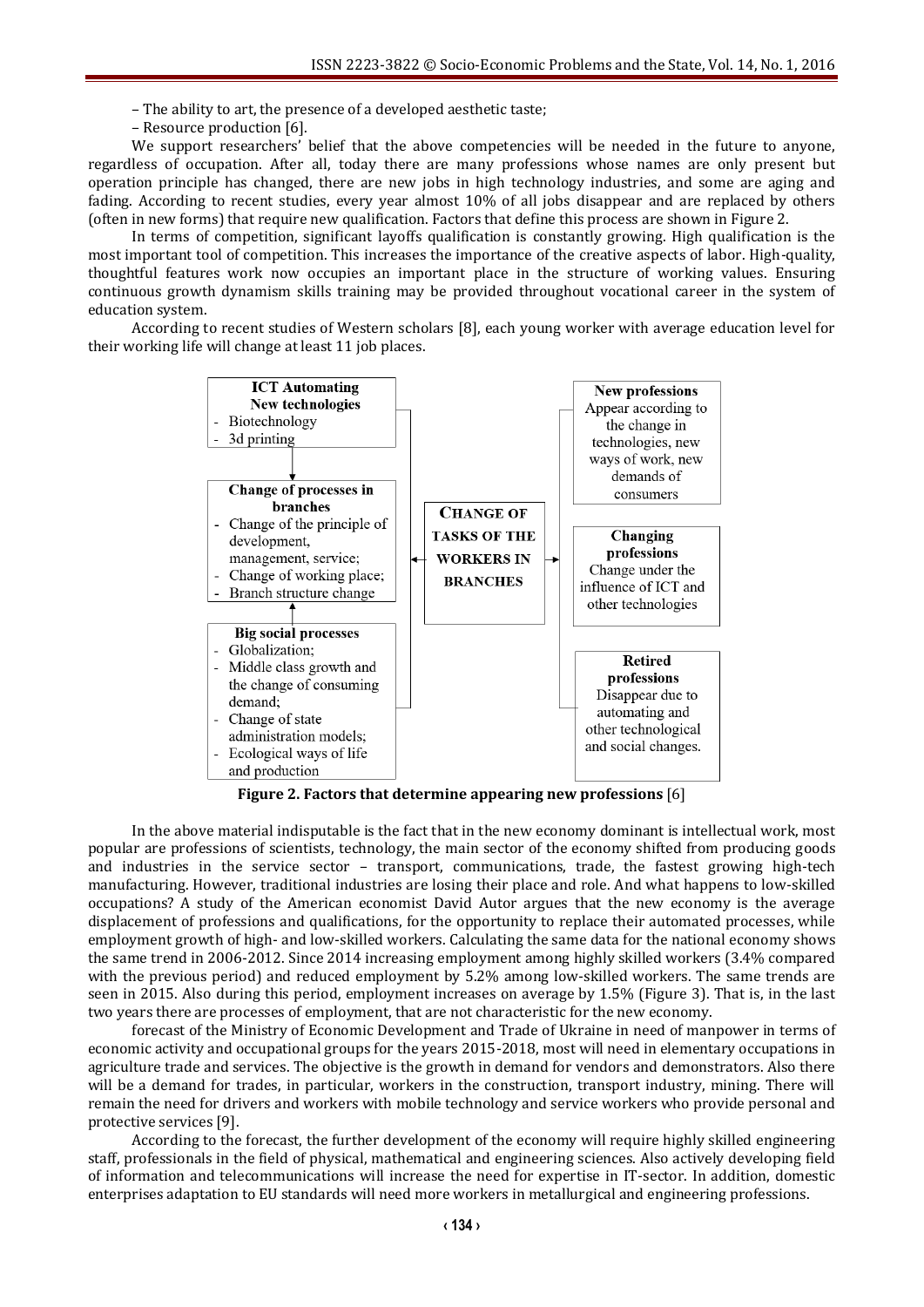

**Figure 3. Curve for Ukrainian economy by Autor** *Note. Compiled on the basis of state statistics committee of Ukraine data* [7]

However, despite the fact that the proportion of employed lowskilled labor falls under the medium-term It should be mentioned that in the new economy, the importance of non-standard forms of employment in

which an important place is occupied by borrowed labor, the use of which, is done within the scheme of outsourcing, outstaffing and leasing of personnel. In most East European countries 2% to 5% of the employed population work in the sector of borrowed labor nowadays [10].

According to global rating the attractiveness of outsourcing (Global Services Location Index, GSLI), includes 55 countries and is developed by the American consulting company A.T. Kearney. Ukraine in 2016, compared with 2014, rose from 41th to 24th place. A.T. Kearney has constituted a global outsourcing rating attractiveness of GSLI countries every two years since 2004. Outsourcing potential of each country is measured by three indicators – financial attractiveness and accessibility of the necessary qualifications of workers in the labor market and the availability of a favorable business environment for conducting outsourcing operations. Ukraine is the third largest country in growth in the ranking after Colombia, which immediately rose by 23 positions and took the 20th place and Turkey, which ranked 21 line in the rating [11]. Thus, despite the political risks, problems of organizational and legal nature, growth potential outsourcing market in Ukraine remains. If political risk is partially offset by the new government rate reform, the legal gaps remain and require urgent attention. Our labor laws require the introduction of rules governing the use of borrowed work. Some steps in this direction have already been taken, including the government approved a draft law "On amendments to some laws of Ukraine concerning the authorization to hire workers for further performance of work in Ukraine with another employer" under the terms of labor contracts and the procedure for issuing permits to hire workers for further performance of work in Ukraine with another employer. The adoption of these bills by Verkhovna Rada of Ukraine will allow the State Employment Service of Ukraine to monitor the process of attracting workers under outsourcing, because it has to issue appropriate permits and inspection of labor should ensure that social and labor rights of workers are not violated. Distribution of electronic business led to the emergence of a number of new professions and occupations, such as computer design, computer animation and visualization, employees of the Internet infrastructure. Recently they acquired such a widespread area of work as freelance. Today freelancers are organization workers who perform work from order to order. It can be programmers, designers, translators, journalists, copywriters, photographers and so on. But in our state there is a paradoxical situation: on the one hand, freelance in Ukraine has not received official recognition, and therefore no special tax procedures and conditions for its operation must be applied; and on the other – the state authorities know about it firsthand and gradually begin to adapt it to the budgetary targets, driving them into the shadow of the tax burden. In spite of this market continues developing steadily. According to the former minister of Economic Development and Trade A. Abramovichus the amount from freelance work in Ukraine is 350 mln. dollars, and it will increase. Freelance – is another way to attract investments in Ukraine, because the state must create a mechanism that would allow easy and affordable way for freelancers to earn money and pay taxes to the state budget.

### **5. Conclusions and prospects for further research**

Thus, the transition to a new type of economy leads to qualitative changes in the structure of employment in the professional division, qualification requirements for employees. Simultaneously there is the aging of some professions and the emergence of new ones. It requires a response from the government as to improve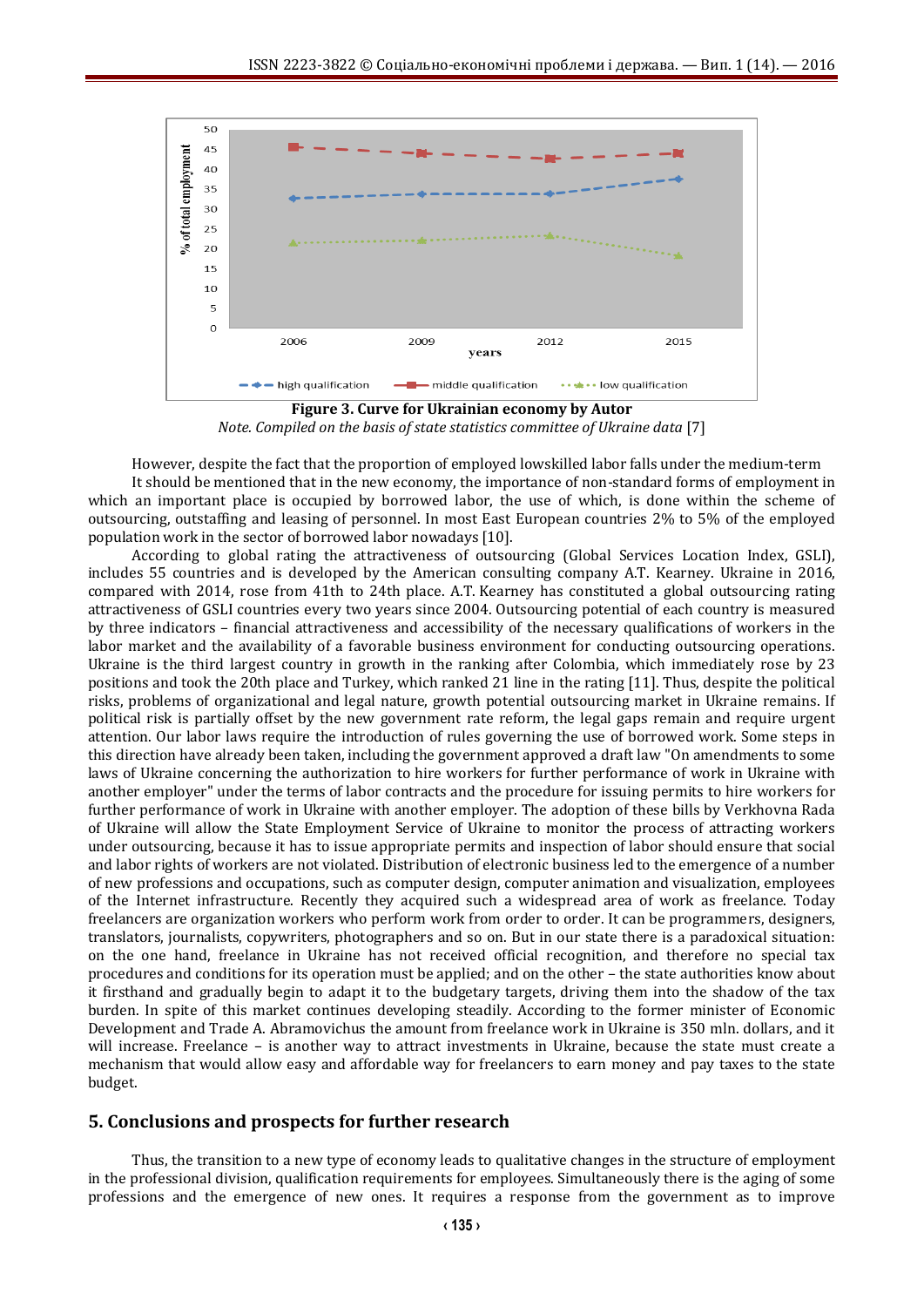vocational qualification system, which primarily lies in the detail of national qualifications framework, development of existing professional and academic qualifications by sector of economic activity according to specific standards. It is also important to forecast trends in industries, regions and the country as a whole, thus identifying those jobs that reflect the important changes that await the country and put all efforts to achieve the desired future.

#### **Author details (in Ukrainian) Трансформація професійно-кваліфікаційної структури працівників в новій економіці** Арзамасова Оксана Вікторівна

Тернопільський національний економічний університет, вул. Львівська, 11, м. Тернопіль, 46020, Україна здобувач кафедри менеджменту та публічного управління

**Анотація**. Становлення нової економіки призводить до старіння одних професій і спеціальностей та виникнення нових, викликає необхідність найму адаптованого до сучасних вимог персоналу, суттєво змінює вимоги до працівника. Тому вкрай важливо розробити професійно-кваліфікаційну систему, яка б відповідала сучасним вимогам і враховувала перспективні зміни, запропонувати комплексний підхід до визначення потреб виробничої та невиробничої сфер у кваліфікованих спеціалістах і робітниках з урахуванням структури національної економіки.

**Ключові слова:** кадри, кваліфікація, професія, надпрофесійні навики, нестандартні форми зайнятості.

#### **Author details (in Russian)**

**Трансформация профессионально-квалификационной структуры работников в новой экономике**

Арзамасова Оксана Викторовна

**Аннотация**. Становление новой экономики приводит к старению одних профессий и специальностей и возникновения новых, вызывает необходимость найма адаптированного к современным требованиям персонала, существенно меняет требования к работнику. Поэтому крайне важно разработать профессионально-квалификационную систему, которая бы отвечала современным требованиям и учитывала перспективные изменения, предложить комплексный подход к определению потребностей производственной и непроизводственной сфер в квалифицированных специалистах и рабочих с учетом структуры национальной экономики.

**Ключевые слова**: кадры, квалификация, профессия, сверхпрофессиональные навыки, нестандартные формы занятости.

### **Appendix A. Supplementary material**

Supplementary data associated with this article can be found, in the online version, at <http://dx.doi.org/10.14254/2223-3822.2016.14-1.15>

#### **Funding**

The authors received no direct funding for this research.

### **Citation information**

Arzamasova, O. (2016). The transformation of vocational qualification structure of workers in the new economy. *Socio-Economic Problems and the State*. *14* (1), 131-137. [doi:10.14254/2223-3822.2016.14-1.15](http://dx.doi.org/10.14254/2223-3822.2016.14-1.15)

### **Використана література**

- 1. Кастельс М. «Информационная эпоха: экономика, общество и культура [Електронний ресурс] / М. Кастельс. – Режим доступу: [http://www.gumer.info/bibliotek\\_Buks/Polit/kastel/index.php.](http://www.gumer.info/bibliotek_Buks/Polit/kastel/index.php)
- 2. Дьяченко О.В. К сущности категории «новая экономика» / О.В. Дьяченко // Вестник Челябинского государственного университета. – 2010. – № 5. – Вып. 25. – с. 18–23.
- 3. Білоцерківець В.В. Нова економіка: зміст, ґенеза та авангардний характер / В.В. Білоцерківець // Автореферат дисертації на здобуття наукового ступеня доктора економічних наук: Дніпропетровськ, 2014, 39 с.